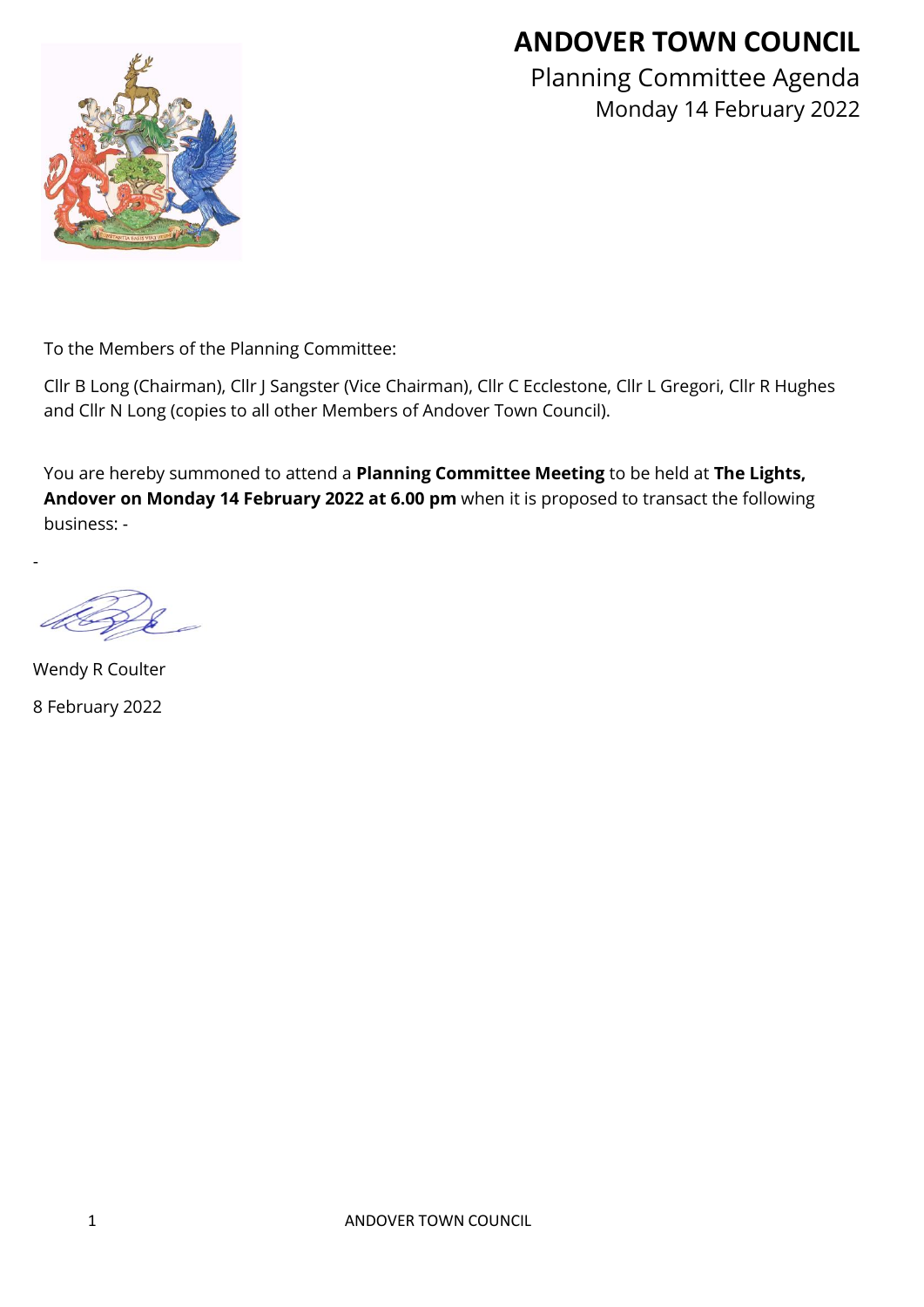# **ANDOVER TOWN COUNCIL**



Planning Committee Agenda Monday 14 February 2022

**MEMBERS OF THE PUBLIC ARE WELCOME TO ALL MEETINGS:** In line with Andover Town Council's "Recording at Meetings" Policy, Members and the public are requested to note that this meeting will be recorded by the Council, and may also be subject to the recording by members of the public.

| <b>Item 1: Apologies for Absence</b>                                           | 3                       |
|--------------------------------------------------------------------------------|-------------------------|
| Item 2: Declarations of Interest                                               | 3                       |
| <b>Item 3: Minutes</b>                                                         | 3                       |
| <b>Item 4: Public Participation</b>                                            | $\overline{\mathbf{3}}$ |
| Item 5: Planning Applications for Consideration by Committee                   | 3                       |
| <b>Item 6: Decision Notices</b>                                                | 5                       |
| <b>Item 7: Consultation</b>                                                    | 5                       |
| <b>Item 8: Street Naming</b>                                                   | 5                       |
| Item 9: Communications from Test Valley Borough Council                        | 5                       |
| Item 10: Test Valley Borough Council - Northern Area Planning Committee        | 6                       |
| Item 11: Communications from Hampshire County Council                          | 6                       |
| <b>Item 12: Street Trading Licences</b>                                        | 6                       |
| Item 13: Questions to Hampshire County Council and Test Valley Borough Council | 6                       |
| <b>Item 14: Andover Down</b>                                                   | 6                       |
| Item 15: Committee Work Programme                                              | 6                       |
| <b>Item 16: Date of Next Meeting</b>                                           | 6                       |
| <b>Appendix A: Minutes of the last Meeting</b>                                 | $\overline{7}$          |
| <b>Appendix B: Members Information List 3 &amp; 4</b>                          | 13                      |
| <b>Appendix C: Consultation</b>                                                | 17                      |
| <b>Appendix D: Committee Work Programme</b>                                    | 18                      |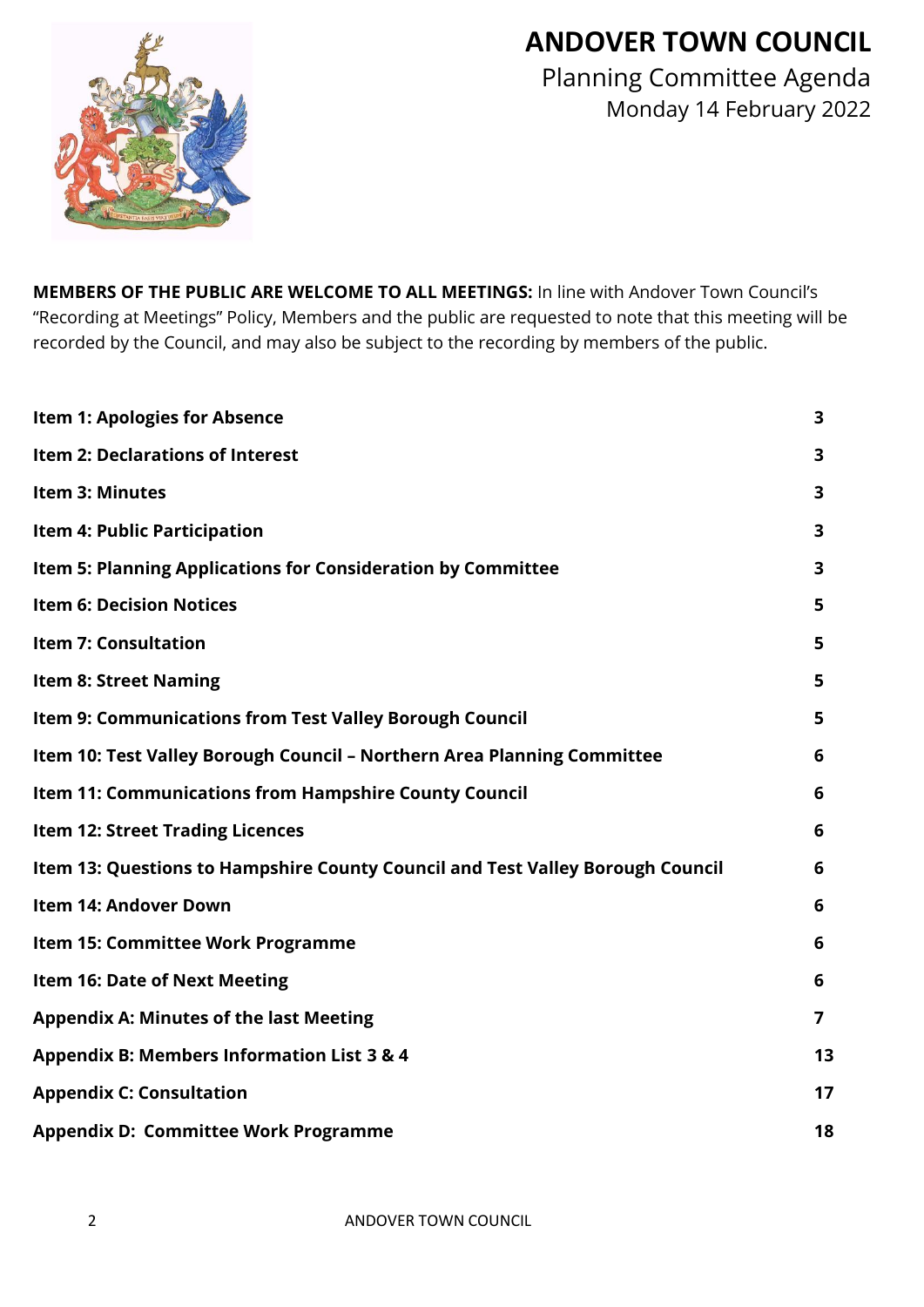**MEMBERS OF THE PUBLIC ARE WELCOME TO ALL MEETINGS:** In line with Andover Town Council's "Recording at Meetings" Policy, Members and the public are requested to note that this meeting will be recorded by the Council, and may also be subject to the recording by members of the public.

## **Item 1: Apologies for Absence**

To receive and accept any apologies for absence.

## **Item 2: Declarations of Interest**

To **note** any declarations of interest relevant to the planning applications to be considered.

## **Item 3: Minutes of Previous Meeting**

To agree the Minutes of the Planning Committee meeting held on Monday 31 January 2022 - attached at **Appendix A (Page 7).**

## **Item 4: Public Participation**

There is an opportunity for members of the public to make statements or ask questions on items on the agenda or on other items relevant to the Town to which an answer may be given in the meeting and recorded in the minutes or, if necessary, a written reply will follow or the questioner will be informed of the appropriate contact details. Each person is limited to 3 minutes and the total amount of time set aside will be 15 minutes.

# **Item 5: Planning Applications for Consideration by Committee**

To **consider and make observations on** Andover Planning Applications from Test Valley Borough Council weekly Lists of 3, 4 & 5

List 5 has not been published at the time of going to print. Once available it can be viewed at: [www.testvalley.gov.uk](http://www.testvalley.gov.uk/)

| 5.1 | 22/00024/FULLN<br>02/02/2022<br><b>ANDOVER TOWN</b>              | Replace conservatory with new conservatory                                                                                  | 34 Andeferas Road,<br>Andover, Hampshire           |
|-----|------------------------------------------------------------------|-----------------------------------------------------------------------------------------------------------------------------|----------------------------------------------------|
|     | (HARROWAY)                                                       |                                                                                                                             |                                                    |
| 5.2 | 22/00091/ADVN<br>19/01/2022<br><b>ANDOVER TOWN</b><br>(WINTON)   | Replacing 3 non-illuminated fascia signs, 1 non-<br>illuminated projecting sign and 1 non-<br>illuminated freestanding sign | The Owls Nest, 21<br>Winchester Street,<br>Andover |
| 5.3 | 22/00118/FULLN<br>24/01/2022<br><b>ANDOVER TOWN</b><br>(MILLWAY) | Two storey side extension, and changes to<br>doors and windows                                                              | 34 St Hubert Road,<br>Andover, Hampshire           |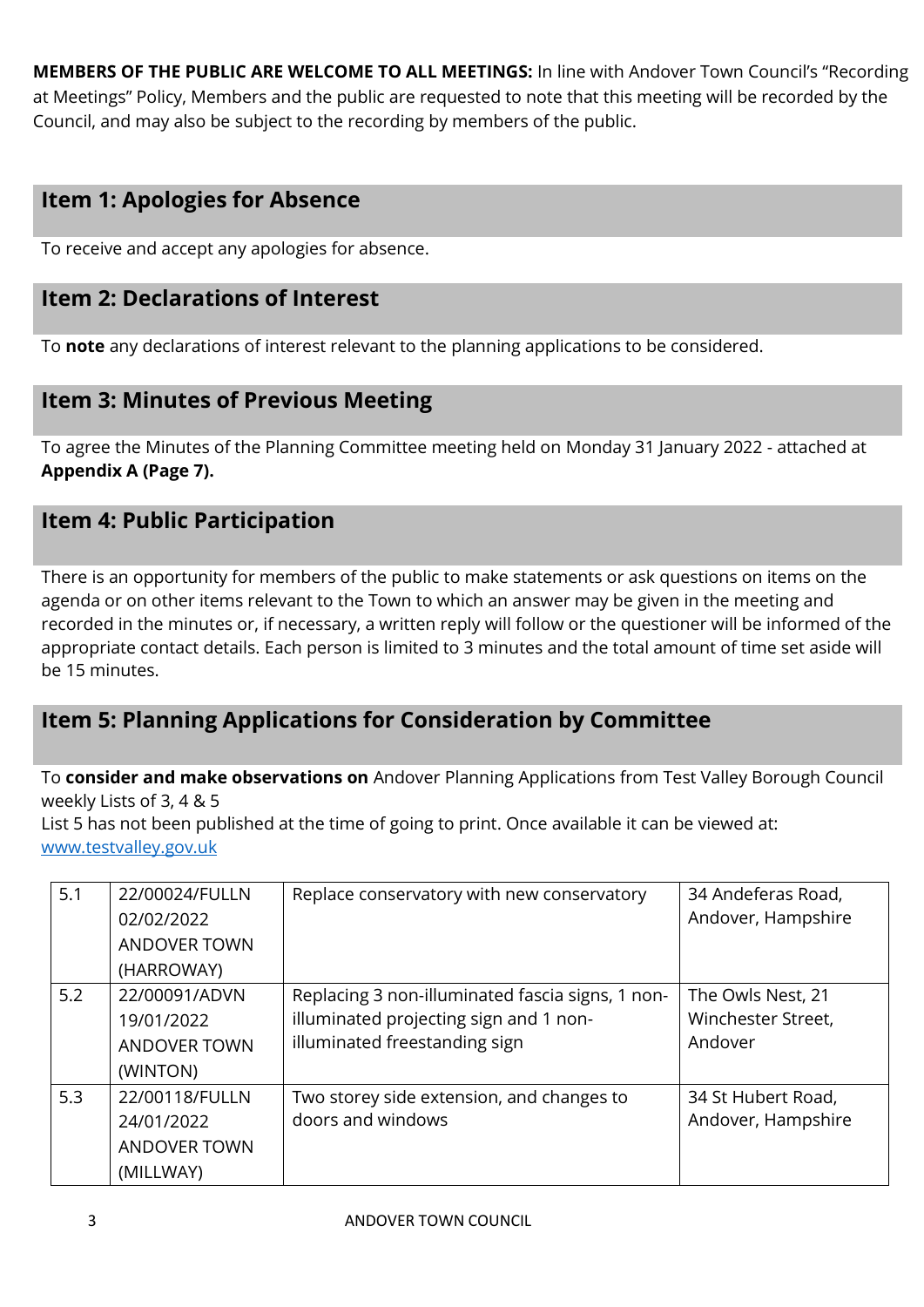| 5.4  | 22/00142/FULLN<br>20/01/2022<br><b>ANDOVER TOWN</b><br>(WINTON)    | Change of use of ground floor from residential<br>to dental surgery, provision of footpath, new<br>entrance             | Apollonia House, 2<br>Winchester Road,<br>Andover            |
|------|--------------------------------------------------------------------|-------------------------------------------------------------------------------------------------------------------------|--------------------------------------------------------------|
| 5.5  | 22/00156/FULLN<br>24/01/2022<br><b>ANDOVER TOWN</b><br>(DOWNLANDS) | Erection of dwelling with associated parking,<br>turning, landscaping, private amenity space<br>and access arrangements | Land Adjacent to<br>Brambles, Walworth<br>Road, Picket Piece |
| 5.6  | 22/00175/TPON<br>25/01/2022<br><b>ANDOVER TOWN</b><br>(MILLWAY)    | T1 - Lime - Re-pollard back to previous cuts                                                                            | 14 Danehurst Place,<br>Andover, Hampshire                    |
| 5.7  | 22/00180/TPON<br>25/01/2022<br><b>ANDOVER TOWN</b><br>(WINTON)     | T1 - Ash - Fell                                                                                                         | 9 Rooksbury Mill Court,<br>Rooksbury Road,<br>Andover        |
| 5.8  | 22/00181/TPON<br>25/01/2022<br><b>ANDOVER TOWN</b><br>(HARROWAY)   | T1 - Sycamore - Pollard at 10 metres finished<br>height                                                                 | 37 Eardley Avenue,<br>Andover, Hampshire                     |
| 5.9  | 22/00185/FULLN<br>28/01/2022<br><b>ANDOVER TOWN</b><br>(ROMANS)    | Erection of extension at rear                                                                                           | 10 Heddle Road,<br>Andover, SP11 6WY                         |
| 5.10 | 22/00189/FULLN<br>28/01/2022<br><b>ANDOVER TOWN</b><br>(MILLWAY)   | Single storey rear extension with 2 rooflight's,<br>relocate side door                                                  | 89 Weyhill Road,<br>Andover, SP10 3NR                        |
| 5.11 | 22/00200/FULLN<br>28/01/2022<br><b>ANDOVER TOWN</b><br>(DOWNLANDS) | Two storey side extension to provide lounge<br>and w.c., and bedroom with en-suite on first<br>floor                    | Forest Lodge, London<br>Road, Andover                        |
| 5.12 | 22/00201/FULLN<br>27/01/2022<br><b>ANDOVER TOWN</b><br>(WINTON)    | Ground floor rear extension                                                                                             | 11 Dunmow Road,<br>Andover, SP10 2DQ                         |
| 5.13 | 22/00205/CLPN<br>27/01/2022<br><b>ANDOVER TOWN</b><br>(WINTON)     | Application for a lawful development certificate<br>for a first-floor roof dormer                                       | 11 Dunmow Road,<br>Andover, SP10 2DQ                         |
| 5.14 | 22/00204/FULLN<br>31/01/2022<br><b>ANDOVER TOWN</b><br>(HARROWAY)  | Installation of a mobility scooter storage unit                                                                         | Sandringham House,<br>Kingsway Gardens,<br>Andover           |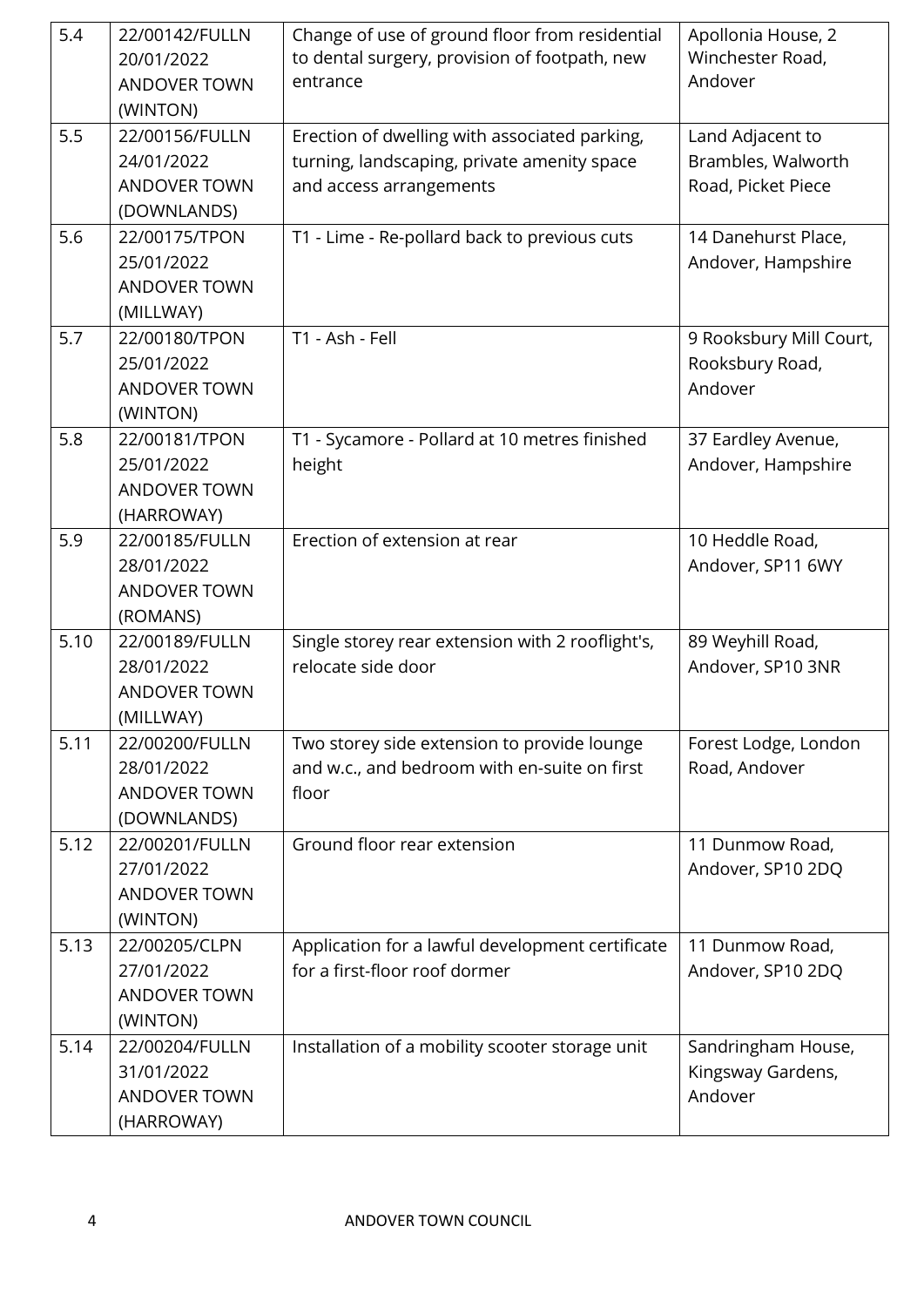| 5.15 | 22/00197/FULLN      | Replacement roof and alterations to           | 51 Watermills Close, |  |
|------|---------------------|-----------------------------------------------|----------------------|--|
|      | 26.01.2022          | conservatory                                  | Andover, SP10 2ND,   |  |
|      | <b>ANDOVER TOWN</b> |                                               |                      |  |
|      | (WINTON)            |                                               |                      |  |
| 5.16 | 22/00254/FULLN      | Single storey rear extension, garage          | Hedge End, 10 Lamb   |  |
|      | 04/02/2022          | conversion, front access ramp, and open front | Close, Andover       |  |
|      | <b>ANDOVER TOWN</b> | porch                                         |                      |  |
|      | (ST MARYS)          |                                               |                      |  |

## **Item 6: Decision Notices**

Members are requested to **note** the following decision notices for Planning Applications in the Andover area from Test Valley Borough Council Lists 3, 4 & 5 attached at **Appendix B (Page 13).**  List 5 had not been published at the time of going to print. Once available it can be viewed at [www.Testvalley.gov.uk.](http://www.testvalley.gov.uk/)

# **Item 7: Consultation**

Members to **consider** and **formulate** a response to the following:

Consultation – WRSE's Emerging regional Plan attached at **Appendix C (Page** (Closing date for comments is 14 March 2022)

## **Item 8: Street Naming**

To **consider** any notifications received from Test Valley Borough Council.

# **Item 9: Communications from Test Valley Borough Council**

To **consider and make observations** on any notifications received from Test Valley Borough Council.

Appeal notice received for application 19/02236/FULLN – previously considered in meeting of 30 September 2019 below:

| 19/02236/FULLN<br><b>ANDOVER TOWN</b><br>(MILLWAY) | Erection of dwelling and carport and<br>reconstruction of double garage to single<br>garage with parking and access via Ambleside<br>onto Eversfield Close | 23 The Avenue, Andover,<br>Hampshire, SP10 3EW |  |  |  |
|----------------------------------------------------|------------------------------------------------------------------------------------------------------------------------------------------------------------|------------------------------------------------|--|--|--|
| <b>Committee Comment: No objection</b>             |                                                                                                                                                            |                                                |  |  |  |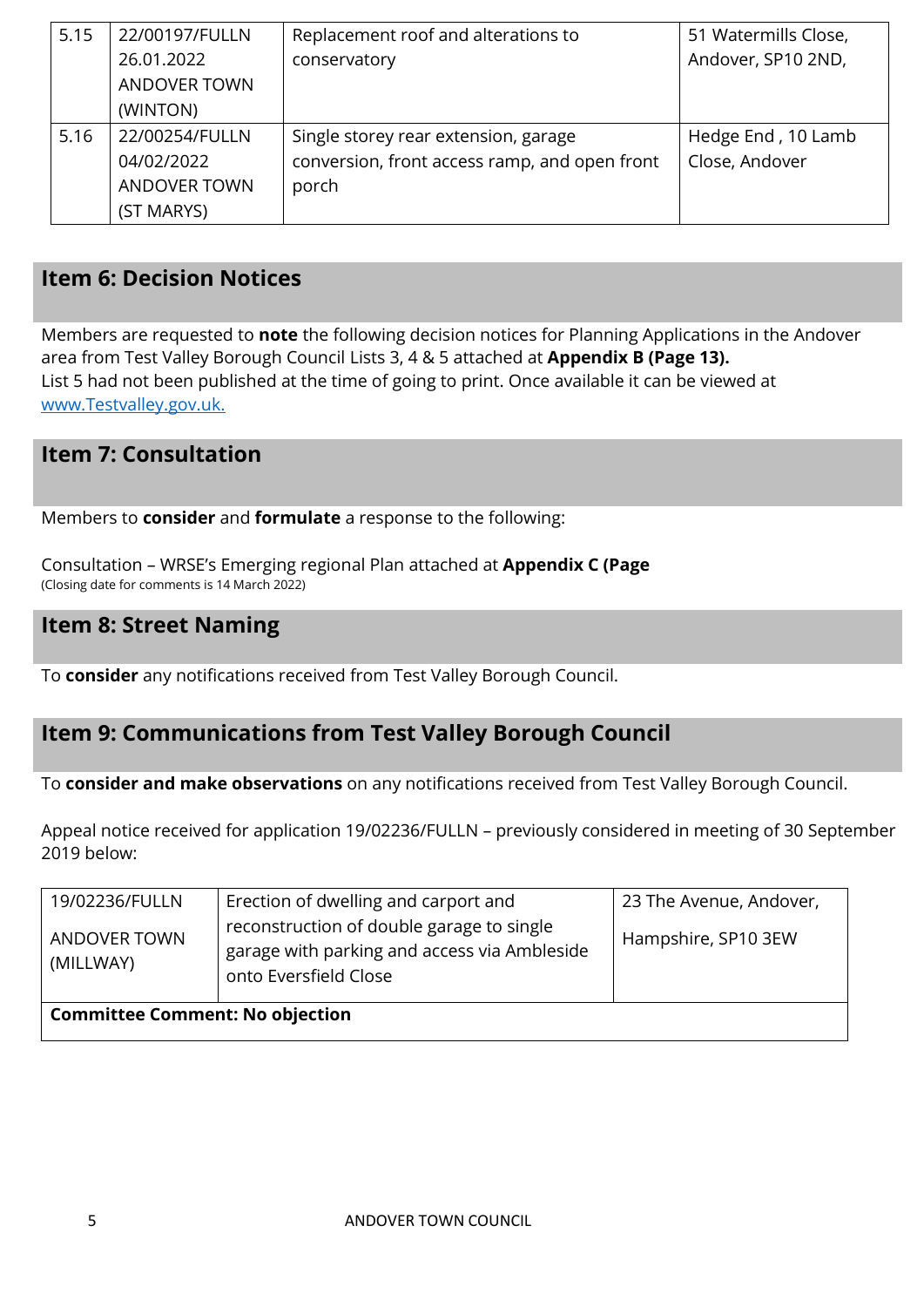## **Item 10: Test Valley Borough Council – Northern Area Planning Committee**

To **consider** whether any applications, to be considered at the Test Valley Borough Council Northern Area Planning Committee (NAPC) require any further comment and or representation from the Town Council.

# **Item 11: Communications from Hampshire County Council**

To **consider** any communications received from Hampshire County Council.

# **Item 12: Street Trading Licences**

To **consider** any applications for Street Trading Licences received.

## **Item 13: Questions to Hampshire County Council and Test Valley Borough Council**

To **receive** any questions from Planning Committee for Hampshire County Council and Test Valley Borough Council regarding updates on on-going projects.

## **Item 14: Andover Down**

Members to **note** Officers have not received any further communications from Hampshire County Council and to consider any further action required.

## **Item 15: Works Programme**

Members to **consider** a Programme of Works at **Appendix D (Page 17)**

## **Item 16: Date of the next Meeting**

Members are requested to **note** the date of the next meeting: **Monday 7 March 2022,** at **The Lights, Andover, starting at 6.00pm.**

Members are reminded to **note** Nitrate Neutrality Training Session on **Monday 7 March 2022,** at **The Lights, starting at 5.00pm**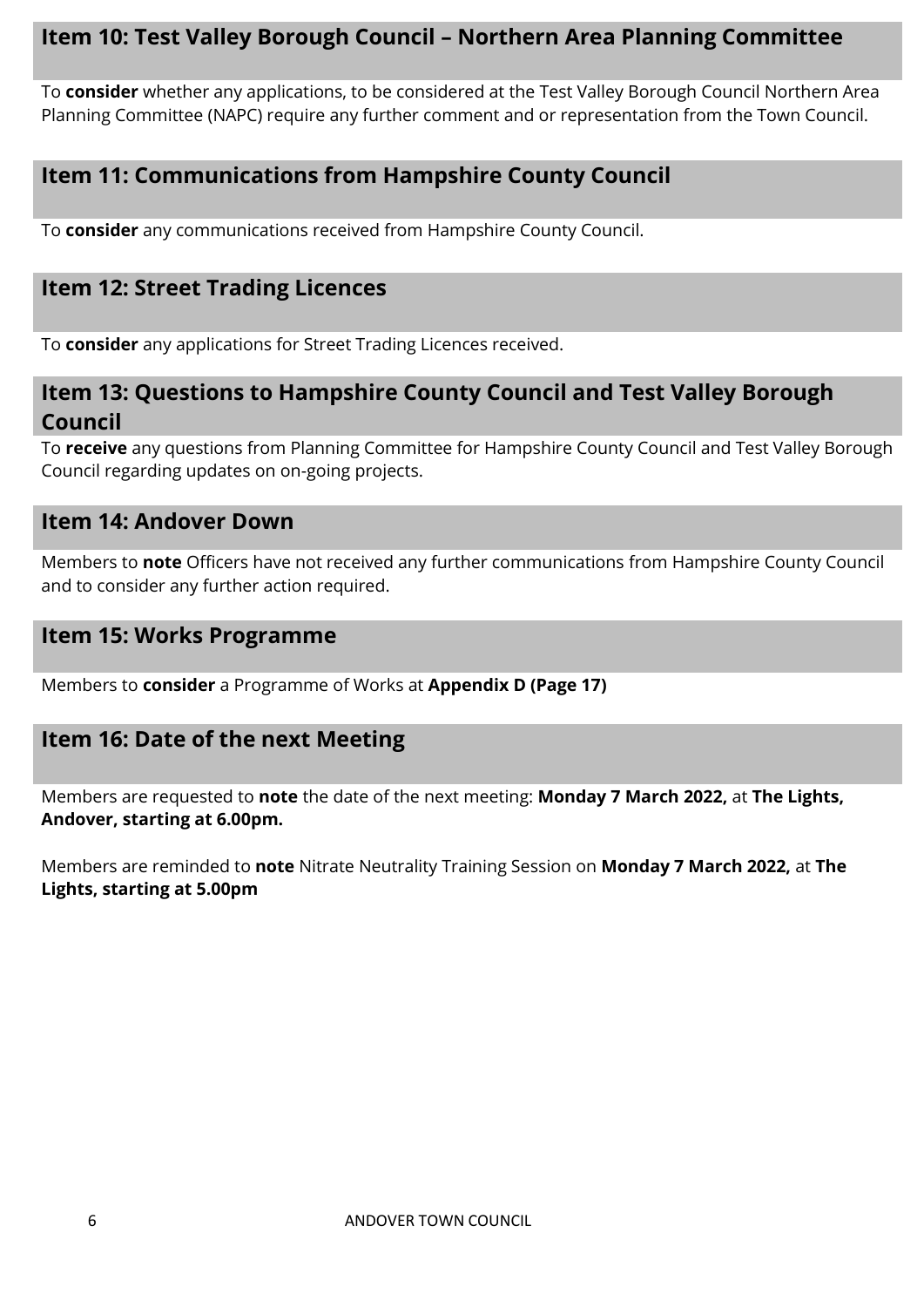# **Appendix A: Minutes**

**Time and date** 6.00pm on Monday, 31 January 2022

**Place** The Lights, Andover

# **Details of Attendance:**

Cllr B Long (Chairman) (P), Cllr C Ecclestone (A), Cllr L Gregori (P), Cllr R Hughes (A), Cllr N Long (P) and Cllr J Sangster (P).

**Officers Present:** Michelle Young (Committee Officer)

**Members of the Public:** 0 **Members of the Press:** 0

# **PC 154/01/22 Apologies for Absence**

Apologies were received and accepted from Councillor C Ecclestone.

# **PC 155/01/22 Declarations of Interest**

There were no Declarations of Interest in relation to any item on the agenda.

# **PC 156/01/22 Minutes of Previous Meeting**

It was proposed by Councillor N Long and seconded by Councillor L Gregori that the Minutes of the Planning Committee meeting held on Tuesday 4 January 2022 be signed by the Chairman as a correct record.

A vote was taken which was unanimous.

## **RESOLVED: That the Minutes of the Planning Committee meeting held on Tuesday 4 January 2022 be signed by the Chairman as a correct record.**

# **PC 157/01/22 Public Participation**

There were no Members of the Public present at the meeting.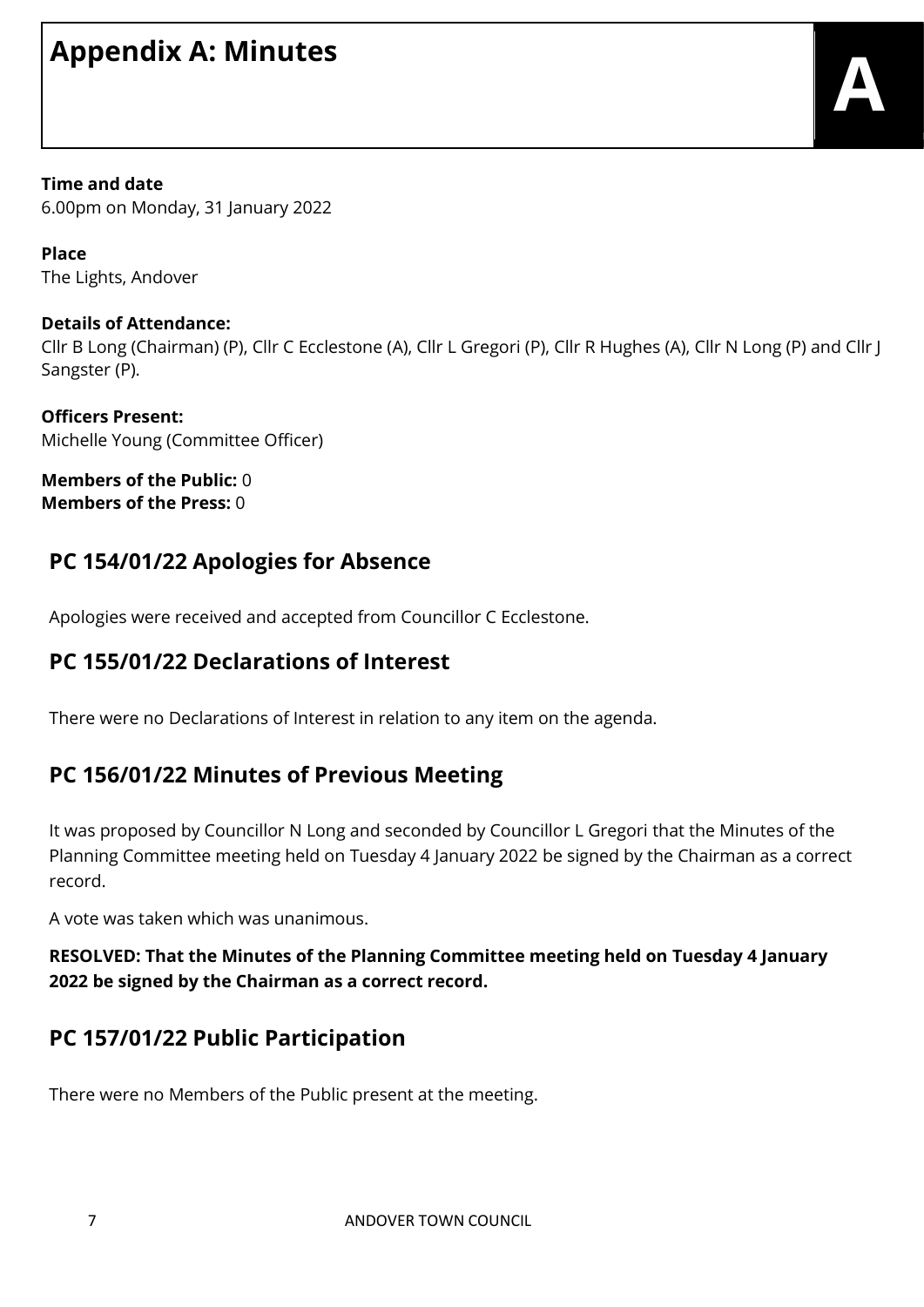# **PC 158/01/22 Planning Applications for Consideration by Committee**

Members considered and made observations on Andover Town Planning Applications on Test Valley Borough Council weekly lists of 51, 1 & 2.

| 21/03045/FULLN                     | Alterations to roof to increase the ridge height                                         | 13A Anton Road, Andover,   |
|------------------------------------|------------------------------------------------------------------------------------------|----------------------------|
| 22/12/2021                         | by 600mm                                                                                 | <b>SP10 2EN</b>            |
| <b>ANDOVER TOWN</b>                |                                                                                          |                            |
| (WINTON)                           |                                                                                          |                            |
| No objection                       |                                                                                          |                            |
| 21/03333/FULLN                     | Demolish garage and erect single storey rear                                             | 9 Alexandra Road, Andover, |
| 12/01/2022                         | extension, convert hipped roof to gable at first                                         | <b>SP10 3AE</b>            |
| <b>ANDOVER TOWN</b>                | floor, internal alterations and alterations to<br>fenestration                           |                            |
| (MILLWAY)                          |                                                                                          |                            |
| No objection                       |                                                                                          |                            |
| 21/03636/FULLN                     | Erection of glass entrance atrium and                                                    | Unit 1, Stephenson Close,  |
| 06/01/2022                         | associated works                                                                         | Portway Business Park      |
| <b>ANDOVER TOWN</b>                |                                                                                          |                            |
| (HARROWAY)                         |                                                                                          |                            |
| No objection                       |                                                                                          |                            |
| 21/03734/FULLN                     | Change of Use of the ground floor of the Local                                           | Locksbridge Park Local     |
| 05/01/2022                         | Centre from flexible A1/A3/A4/A5 use to                                                  | Centre, Ox Drove, Picket   |
| <b>ANDOVER TOWN</b>                | flexible E class use, drinking establishment and                                         | Piece,                     |
| (DOWNLANDS)                        | hot food takeaway                                                                        |                            |
| No objection                       |                                                                                          |                            |
| 21/03755/FULLN                     | Demolition of data centre and erection of 30                                             | Babbage House, Anton Mill  |
| 06/01/2022                         | flats                                                                                    | Road, Andover              |
| <b>ANDOVER TOWN</b>                |                                                                                          |                            |
| (WINTON)                           |                                                                                          |                            |
| Objection:                         |                                                                                          |                            |
|                                    | <b>Nitrate Neutrality has not been addressed</b>                                         |                            |
| <b>Insufficient parking spaces</b> |                                                                                          |                            |
| $\bullet$                          | No details on future proofing, i.e., provision of green spaces, electric charging points |                            |
|                                    | Lack of information on the environmental impact                                          |                            |
|                                    | No provision of a pedestrian crossing                                                    |                            |
| 22/00007/FULLN                     | Erection of dwelling                                                                     | Land To the Side of Berry  |
| 13/01/2022                         |                                                                                          | View, Swallowfields,       |
| <b>ANDOVER TOWN</b>                |                                                                                          | Andover                    |
| (ROMANS)                           |                                                                                          |                            |
| Objection:                         |                                                                                          |                            |
|                                    | Over development in the area                                                             |                            |
|                                    | <b>Nitrate Neutrality has not been addressed</b>                                         |                            |
| 22/00018/FULLN                     | Single storey rear extension                                                             | 1 Foal Close, Andover,     |
| 11/01/2022                         |                                                                                          | <b>SP11 6XR</b>            |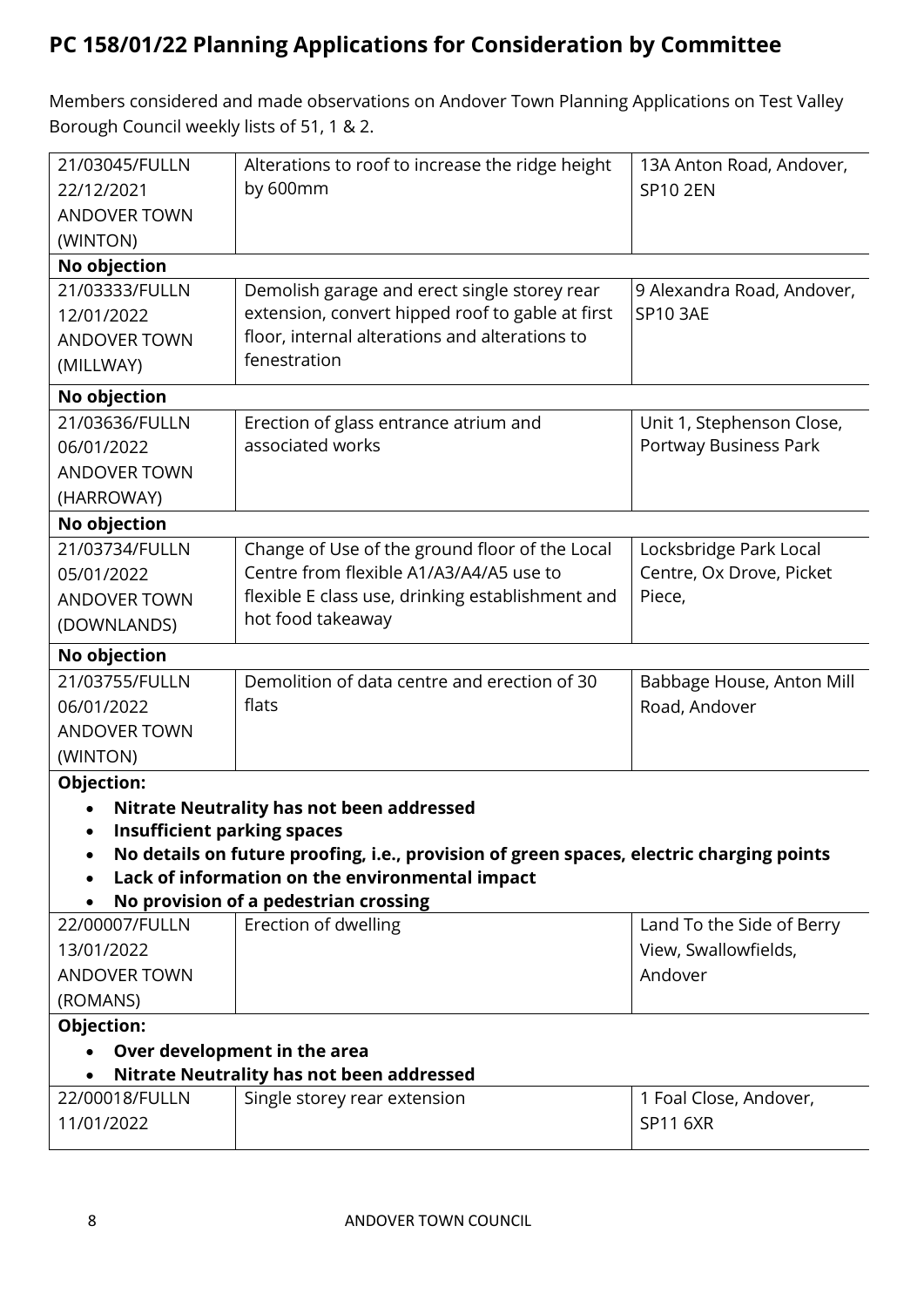| <b>ANDOVER TOWN</b> |                                                                                   |                               |
|---------------------|-----------------------------------------------------------------------------------|-------------------------------|
| (DOWNLANDS)         |                                                                                   |                               |
| No objection        |                                                                                   |                               |
| 22/00030/FULLN      | Replace rear conservatory with a single storey                                    | 31 Anton Road, Andover,       |
| 10/01/2022          | extension                                                                         | SP10 2EN,                     |
| <b>ANDOVER TOWN</b> |                                                                                   |                               |
| (WINTON)            |                                                                                   |                               |
| No objection        |                                                                                   |                               |
| 22/00038/ADVN       | Display of 1 internally illuminated external                                      | 27 Hopkinson Way, Portway     |
| 14/01/2022          | pylon sign                                                                        | Business Park, Andover        |
| <b>ANDOVER TOWN</b> |                                                                                   |                               |
| (HARROWAY)          |                                                                                   |                               |
| No objection        |                                                                                   |                               |
| 22/00066/FULLN      | Single storey rear extension                                                      | 4 Durley Close                |
| 13/01/2022          |                                                                                   | Andover, SP10 3UG             |
| <b>ANDOVER TOWN</b> |                                                                                   |                               |
| (MILLWAY)           |                                                                                   |                               |
| No objection        |                                                                                   |                               |
| 22/00082/FULLN      | Single storey side and rear extensions to                                         | 6 Manor Road, Andover,        |
| 13/01/2022          | replace existing                                                                  | SP10 3JS                      |
| <b>ANDOVER TOWN</b> |                                                                                   |                               |
| (HARROWAY)          |                                                                                   |                               |
|                     | Comment: Insufficient information on number of parking spaces. Officers to check. |                               |
| 21/03715/CLPN       | Application for a lawful development certificate                                  | 21 Picket Road, Picket Piece, |
| 22.12.2021          | for flat roof dormer                                                              | SP11 6UX,                     |
| <b>ANDOVER TOWN</b> |                                                                                   |                               |
| (DOWNLANDS)         |                                                                                   |                               |
| No objection        |                                                                                   |                               |
| 21/03694/FULLN      | Convert garage to annex                                                           | 3 Palmerston Place, London    |
| 21.12.2021          |                                                                                   | Road, Andover, Hampshire      |
| ANDOVER TOWN (ST    |                                                                                   | SP10 2QZ                      |
| MARYS)              |                                                                                   |                               |
|                     |                                                                                   |                               |
| <b>Objection:</b>   |                                                                                   |                               |
|                     | The number of parking spaces is unclear on the planning documents.                |                               |
|                     | Will the annex require its own parking space?                                     |                               |
| 21/03716/TPON       | (T1) Beech - Reduce and shape Beech tree by                                       | 80 Winchester Road,           |
| 22.12.2021          | 2.5m and remove any major deadwood                                                | Andover, SP10 2ER,            |
| <b>ANDOVER TOWN</b> |                                                                                   |                               |
| (WINTON)            |                                                                                   |                               |
| No objection        |                                                                                   |                               |
| 22/00128/FULLN      | Two storey side/front extension                                                   | 13 Barcelona Close,           |
| 18/01/2022          |                                                                                   | Andover, SP10 1JQ             |
| ANDOVER TOWN (ST    |                                                                                   |                               |
| MARYS)              |                                                                                   |                               |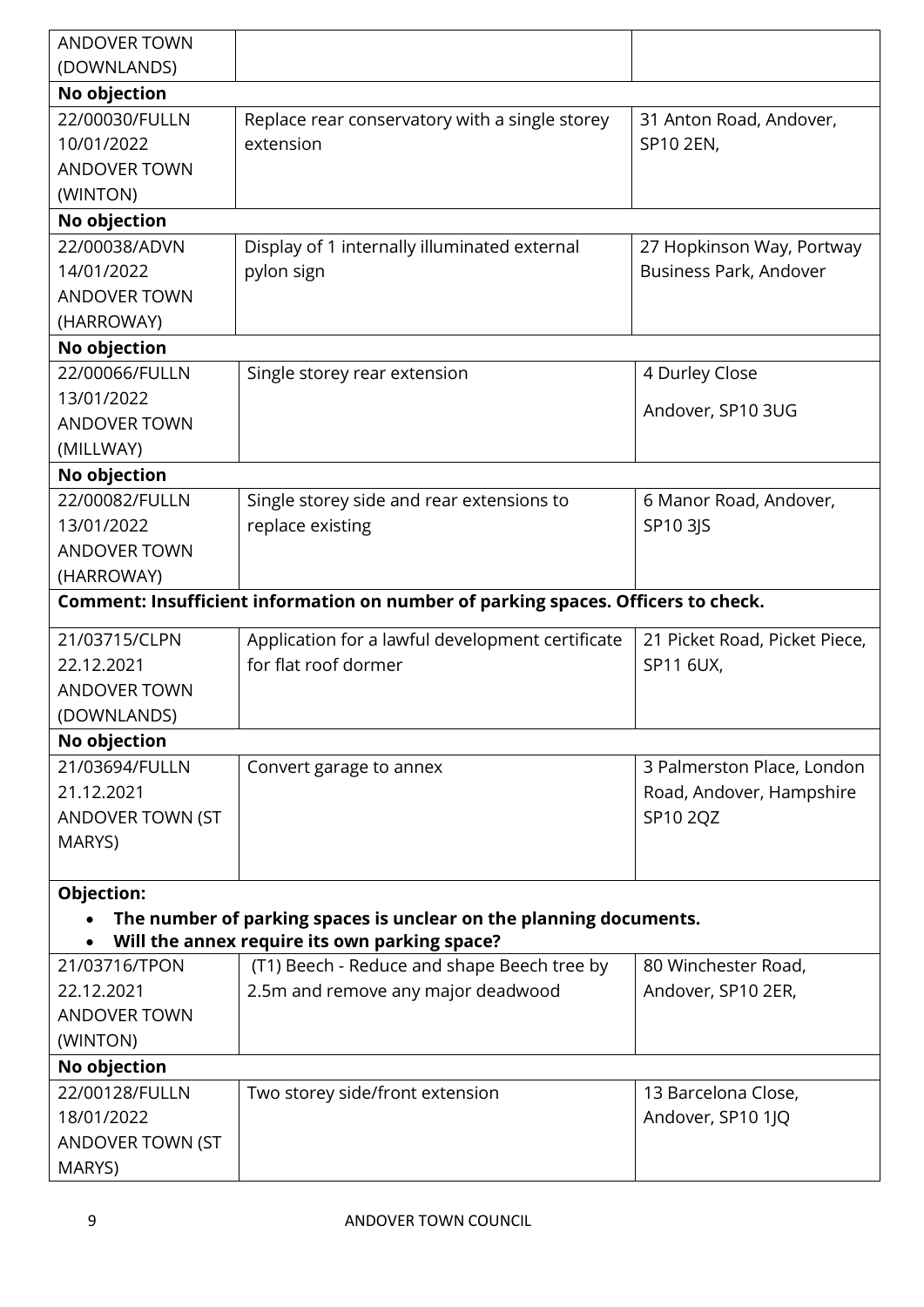| No objection        |                                                 |                   |
|---------------------|-------------------------------------------------|-------------------|
| 22/00126/FULLN      | 2 storey rear extension to form enlarged        | 113 Millway Road, |
| 18/01/2022          | kitchen/dining room and utility to ground floor | Andover, SP10 3AY |
| <b>ANDOVER TOWN</b> | and additional bedroom with bathroom to first   |                   |
| (MILLWAY)           | floor. New windows to side elevations to        |                   |
|                     | existing Bedroom & bathrooms                    |                   |
| No objection        |                                                 |                   |
|                     |                                                 |                   |
| 22/00132/FULLN      | Single storey side/rear extension and           | 25 St Hubert Road |
| 20/01/2022          | alterations to existing garage                  | Andover, SP10 3QA |
| <b>ANDOVER TOWN</b> |                                                 |                   |
| (MILLWAY)           |                                                 |                   |
| No objection        |                                                 |                   |

# **PC 159/01/22 Decision Notices**

The Decision notices for Lists of 51, 1 & 2 were noted.

# **PC 160/01/22 Street Naming**

There were no Street Naming Notifications received.

# **PC 161/01/22 Communications from Test Valley Borough Council**

Members noted the following: Pizza Express – Table and Chairs Licence Renewal Application **Committee Comment: No objection**

Caffe Nero – Table and Chairs Licence Renewal Application **Committee Comment: No objection**

# **PC 162/01/22 Test Valley Borough Council – Northern Area Planning Committee**

Members noted retrospectively that application 19/01485/FULLN would be brought to the NAPC on 27 January 2022. This application was considered on 8 July 2019 and the Planning Committee decision was an objection.

Members noted that permission was given at the Northern Planning Committee meeting for the development at Picket Piece.

Members also noted retrospectively that application 19/02639/FULLN would be brought to the NAPC on 27 January 2022. This application was considered on 11 November 2019 and the Planning Committee decision was no objection with comment.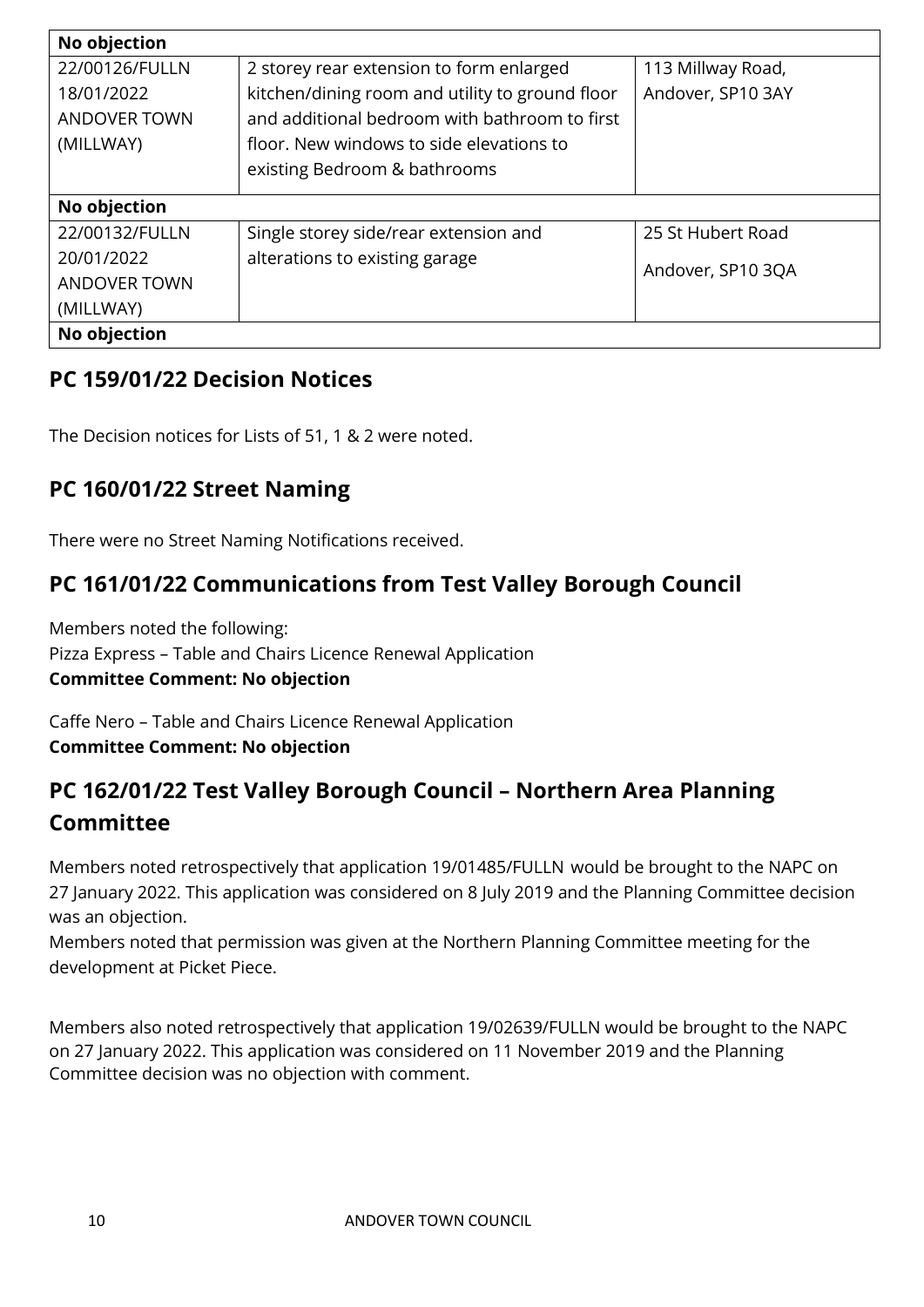# **PC 163/01/22 Communications from Hampshire County Council**

There were no communications received from Hampshire County Council.

# **PC 164/01/22 Street Trading Licences**

There were no Street Trading Licences Applications received.

# **PC 165/01/22 Questions to Hampshire County Council and Test Valley Borough Council**

Members requested the following questions be referred to Hampshire County Council and Test Valley Borough Council respectively: Footpath along Ox Drove Road – when is it going to be completed? Local Plan Consultation – what is the time frame?

# **PC 166/01/22 Speed Indicator Signs**

Officers were instructed to contact Hampshire Highways and request permission for Speed Indicator Signs to remain in place once installed. Members noted that Officers were continuing the search for a contractor to install and maintain the Speed Indicator Signs. Councillor J Sangster enlisted his support in the search.

# **PC 167/01/22 Training on Nitrates**

Officers confirmed that a training session on Nitrates/Nutrient Neutrality was to be held on 7 March 2022, at 5.00pm at The Lights, provided by Principal Planning Officer Fay Smiles and Development Manager, Michael Lowe.

It was felt that all Members of the Town Council would benefit from the Nitrates/Nutrient Neutrality training and Officers were instructed to send an invitation via email, to attend the training session to all Town Council Members.

# **PC 168/01/22 Andover Down**

Members noted that no response had been received from Hampshire County Council following the Town Council's request for information on traffic calming measures for Andover Down. Officers were instructed to send a chaser email.

# **PC 169/01/22 Works Programme**

Members noted the Committee Work Programme.

The following items were requested to be added for 7 March 2022:

- Nitrate Neutrality Training
- Report on from the Working Group on the Commemoration of Charter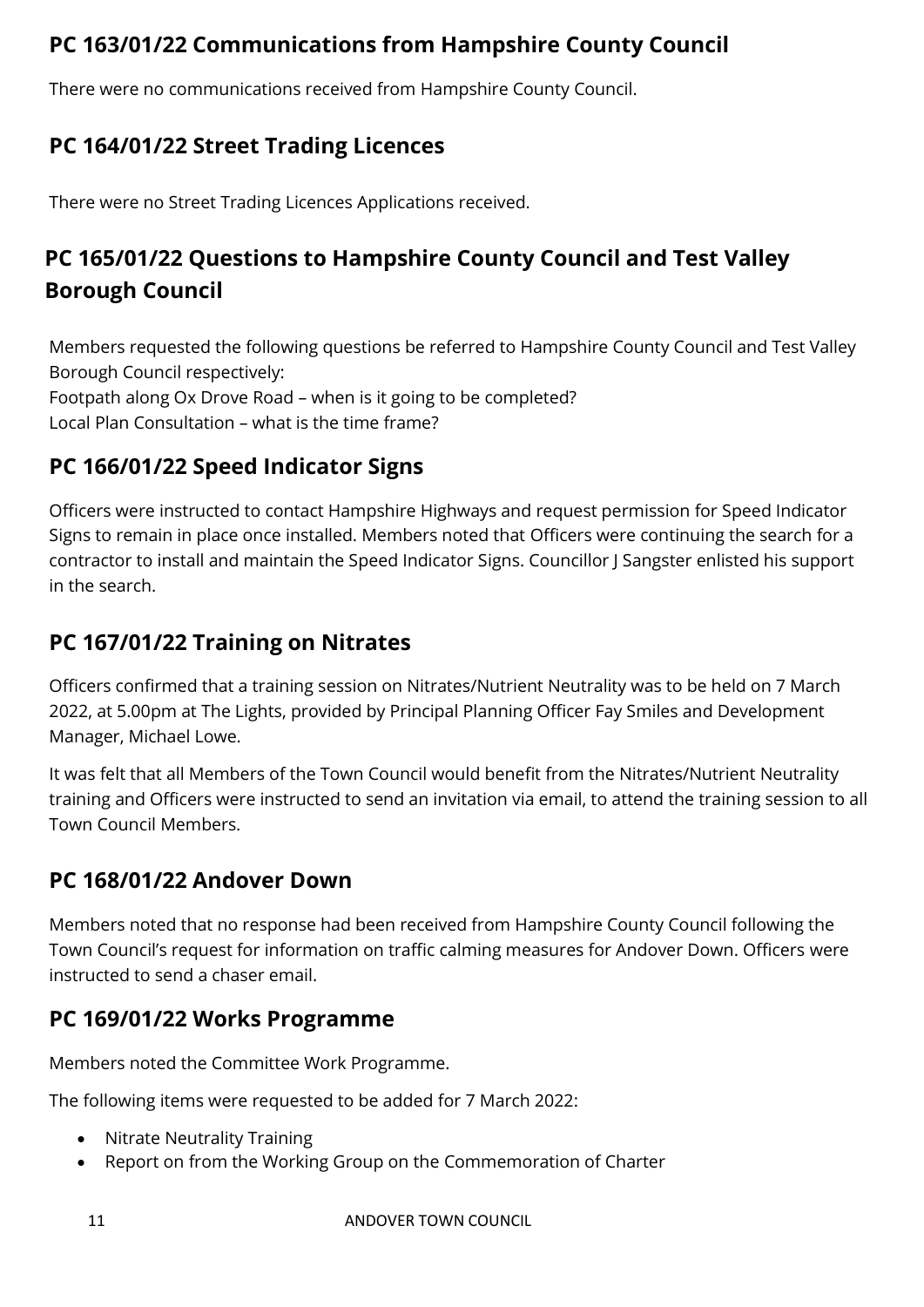• Local Plan

# **PC 170/01/22 Date of Next Meeting**

Members noted the date of the next meeting: **Monday 14 February 2022,** at **The Lights, Andover, starting at 6.00pm.**

**The meeting closed at 6.43pm.**

CHAIRMAN ………………………………………………………… DATE ………………………………..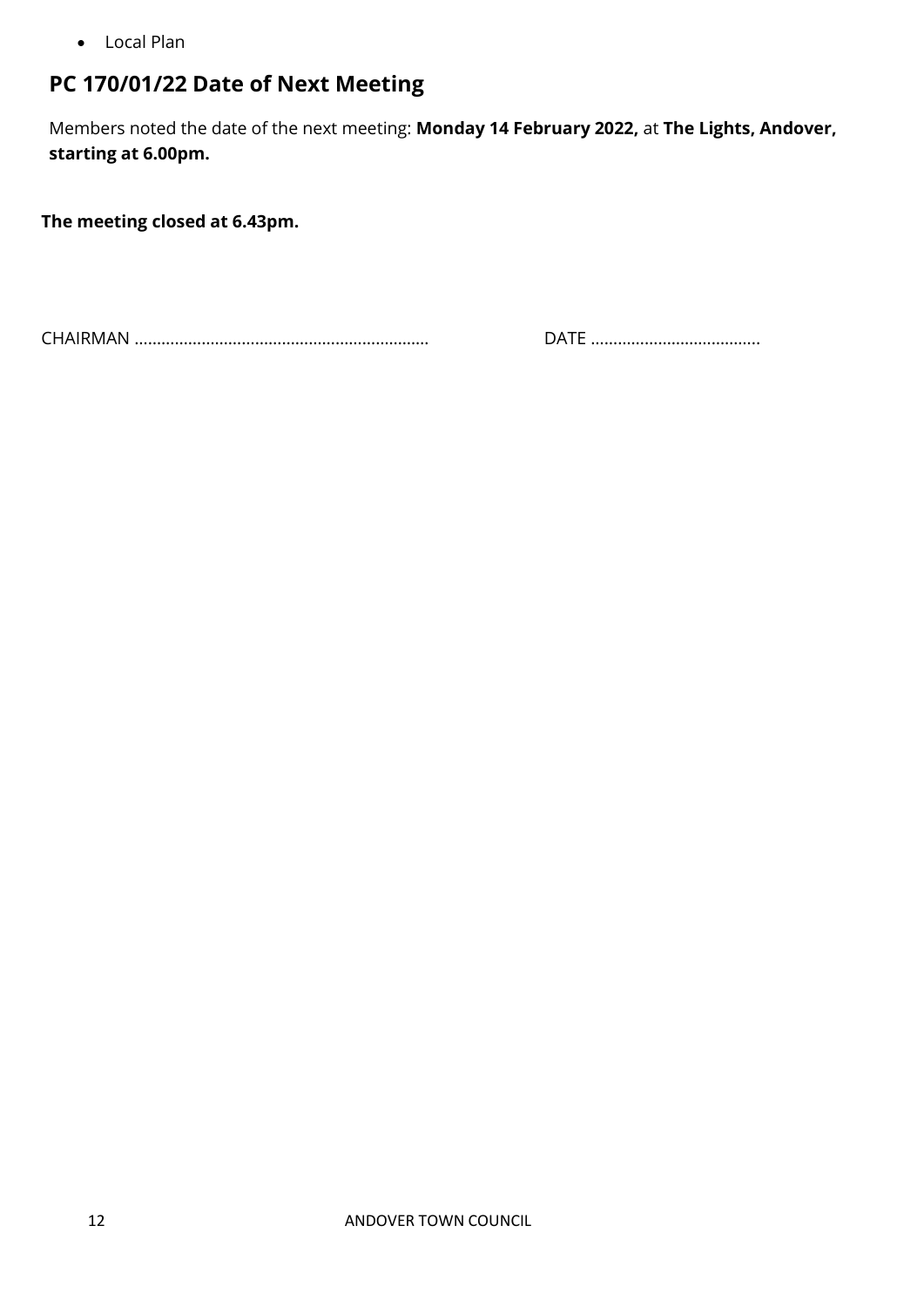# **Appendix B: Members Information List 3 & 4**

## **ANDOVER TOWN COUNCIL – PLANNING COMMITTEE AGENDA**

#### **14 February 2022**

#### **MEMBERS' INFORMATION LIST**

#### **21/01/2022 (List No.3)**

#### **NORTHERN AREA PLANNING APPLICATIONS APPROVED/WITHDRAWN**

| PARISH/WARD                                | APPLIC NO.     | <b>REGISTERED</b> | PROPOSAL AND<br><b>LOCATION</b>                                                                                                                                                               | <b>DECISION</b>                                          | <b>DECISION DATE</b> |
|--------------------------------------------|----------------|-------------------|-----------------------------------------------------------------------------------------------------------------------------------------------------------------------------------------------|----------------------------------------------------------|----------------------|
| <b>ANDOVER</b><br><b>TOWN</b><br>(MILLWAY) | 21/02985/FULLN | 15.10.2021        | Retention of<br>front and side<br>boundary fences<br>(retrospective) -<br>12 The Avenue,<br>Andover, SP10<br>3EL                                                                              | PERMISSION<br>subject to<br>conditions &<br>notes        | 17.01.2022           |
| <b>ANDOVER</b><br><b>TOWN</b><br>(MILLWAY) | 21/03029/FULLN | 27.10.2021        | Erection of single<br>storey extension<br>to the Eastern<br>side of the<br>property to<br>provide larger<br>lounge and<br>downstairs<br>bathroom -<br>1 Spruce Close,<br>Andover, SP10<br>3DB | <b>PERMISSION</b><br>subject to<br>conditions &<br>notes | 21.01.2022           |
| <b>ANDOVER</b><br><b>TOWN</b><br>(MILLWAY) | 21/03417/FULLN | 22.11.2021        | Garage<br>extension -<br>18 Denning<br>Mead, Andover,<br><b>SP10 3LG</b>                                                                                                                      | <b>PERMISSION</b><br>subject to<br>conditions &<br>notes | 17.01.2022           |
| <b>ANDOVER</b><br><b>TOWN</b><br>(ROMANS)  | 21/03439/FULLN | 24.11.2021        | Change of use<br>from residential<br>to offices for<br>operational<br>functions -<br>Finkley Down<br>Farm, Finkley<br>Road, Finkley                                                           | <b>PERMISSION</b><br>subject to<br>conditions &<br>notes | 19.01.2022           |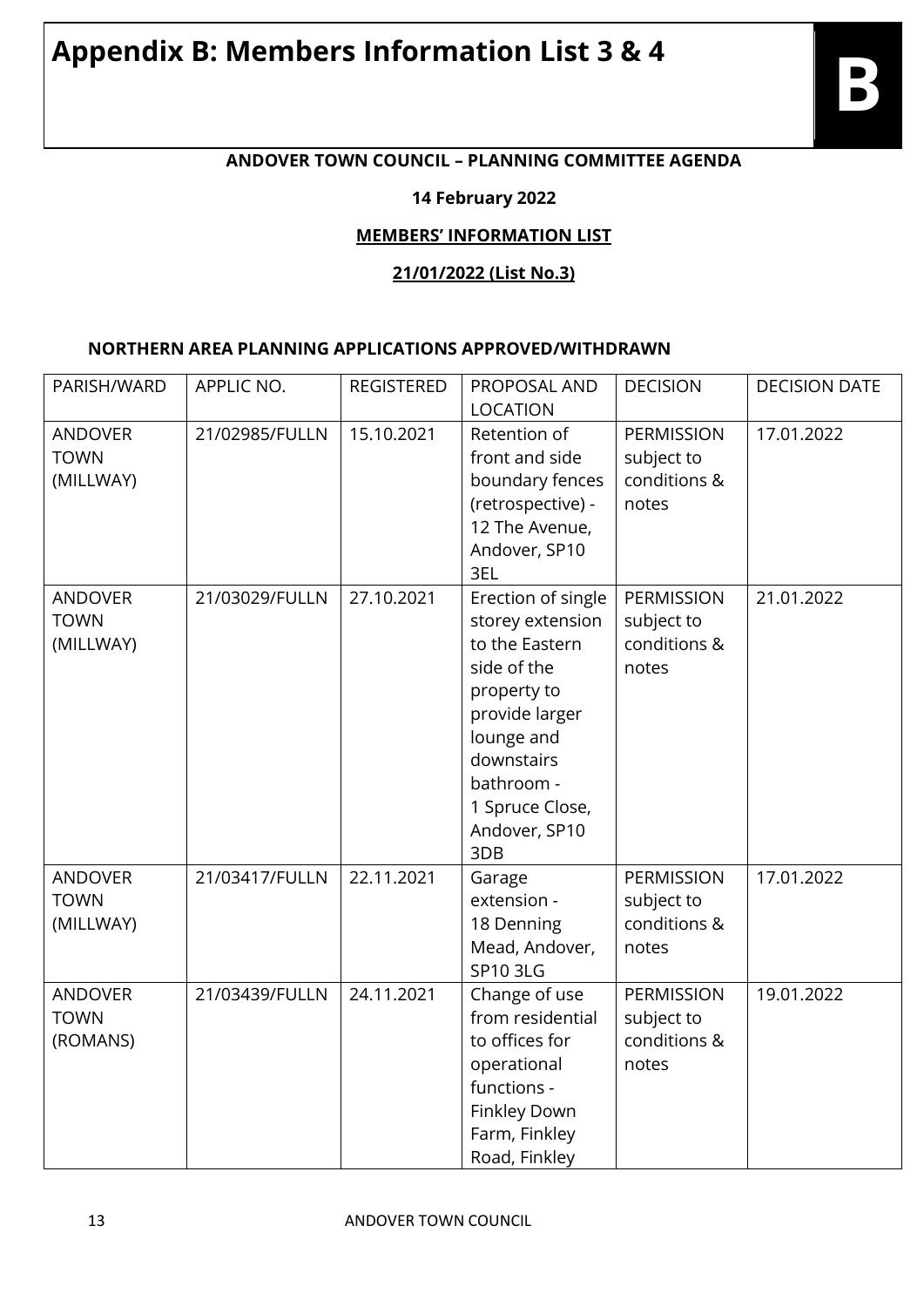| <b>ANDOVER</b><br><b>TOWN (ST</b><br>MARYS) | 21/00912/FULLN     | 24.03.2021 | Change of use to<br>1 dwelling from<br>chiropractors'<br>clinic -<br>3 Church Close,<br>Andover, SP10<br>1DP                                                                                                       | PERMISSION<br>subject to<br>conditions &<br>notes | 18.01.2022 |
|---------------------------------------------|--------------------|------------|--------------------------------------------------------------------------------------------------------------------------------------------------------------------------------------------------------------------|---------------------------------------------------|------------|
| <b>ANDOVER</b><br><b>TOWN (ST</b><br>MARYS) | 21/02719/FULLN     | 22.11.2021 | Erection of a<br>front porch -<br>11 Duncan<br>Court, Andover,<br><b>SP10 1QF</b>                                                                                                                                  | <b>WITHDRAWN</b>                                  | 17.01.2022 |
| <b>ANDOVER</b><br><b>TOWN (ST</b><br>MARYS) | 21/02794/PDMA<br>N | 27.09.2021 | <b>Prior Notification</b><br>under Class MA -<br>For the change<br>of use from<br>Commercial<br>(Class E) to 2<br>dwellings (Class<br>C3) on ground<br>floor -<br>35 - 35C London<br>Street, Andover,<br>Hampshire | Prior Approval<br>Required and<br>Granted         | 20.01.2022 |
| <b>ANDOVER</b><br><b>TOWN (ST</b><br>MARYS) | 21/03260/FULLN     | 04.11.2021 | Replace single<br>storey extension<br>with two storey<br>side and rear<br>extensions,<br>addition of<br>basement and<br>windows -<br>8 Rack Close,<br>Andover,<br>Hampshire                                        | WITHDRAWN                                         | 17.01.2022 |

## **NORTHERN AREA TREE/HEDGEROW APPLICATIONS APPROVED/WITHDRAWN**

| PARISH/WARD    | APPLIC NO.    | <b>REGISTERED</b> | PROPOSAL AND      | <b>DECISION</b> | <b>DECISION DATE</b> |
|----------------|---------------|-------------------|-------------------|-----------------|----------------------|
|                |               |                   | <b>LOCATION</b>   |                 |                      |
| <b>ANDOVER</b> | 21/03400/TPON | 19.11.2021        | T1 - Lime - Lift  | <b>CONSENT</b>  | 17.01.2022           |
| <b>TOWN</b>    |               |                   | canopy to 2.5m    | subject to      |                      |
| (MILLWAY)      |               |                   | over path way     | conditions      |                      |
|                |               |                   | and $5.5m$        | and notes       |                      |
|                |               |                   | roadside, H1 -    |                 |                      |
|                |               |                   | External          |                 |                      |
|                |               |                   | boundary hedge    |                 |                      |
|                |               |                   | - Raise canopy of |                 |                      |
|                |               |                   | trees to a        |                 |                      |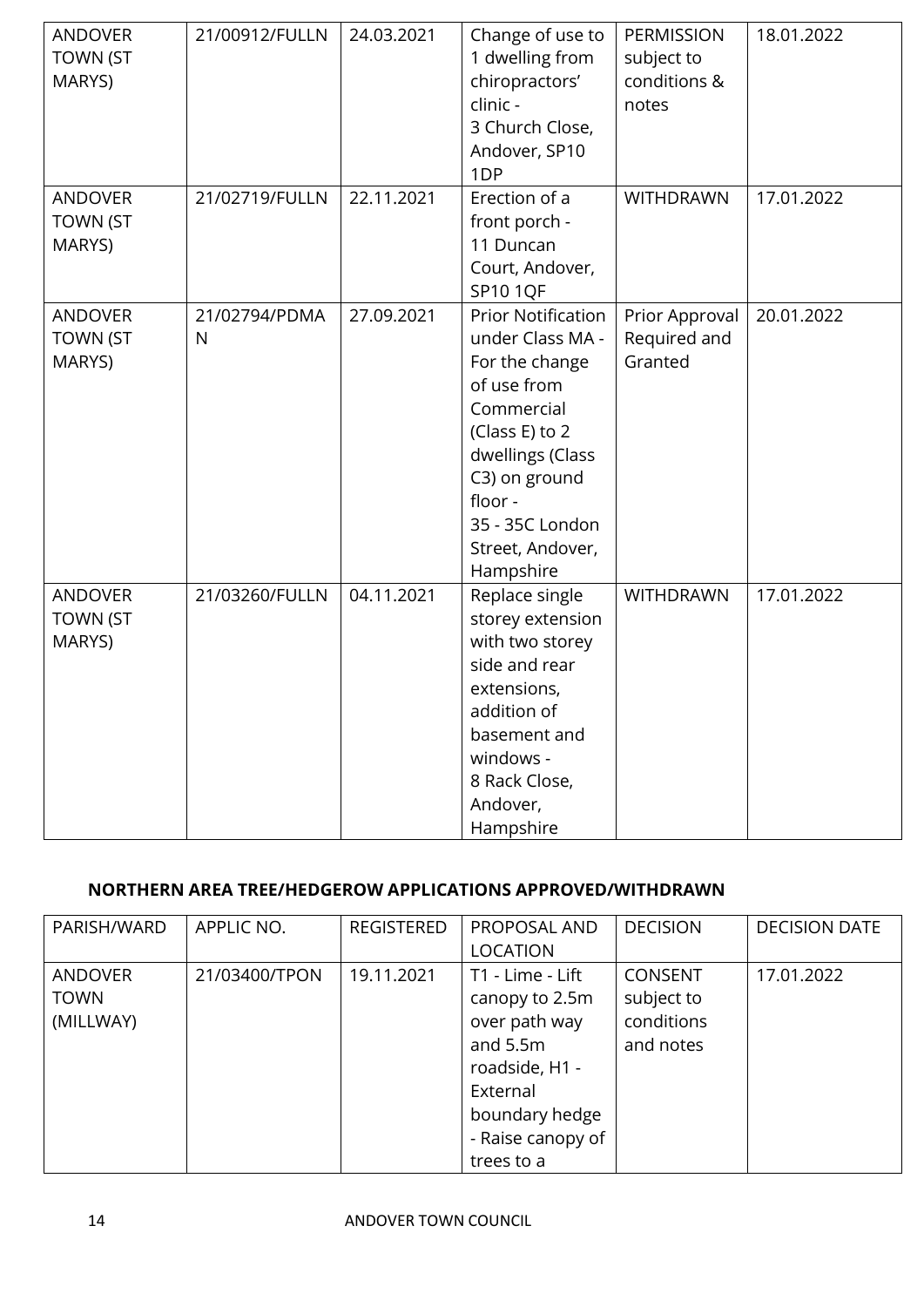| minimum of<br>5.5m from<br>ground level,<br>Internal<br>boundary hedge<br>- lift branches to<br>5m from ground<br>level -<br>The Beeches, |  |
|-------------------------------------------------------------------------------------------------------------------------------------------|--|
| Weyhill Road,<br>Andover                                                                                                                  |  |

#### **MEMBERS' INFORMATION LIST**

#### **28/01/2022 (List No.4)**

#### **NORTHERN AREA PLANNING APPLICATIONS APPROVED/WITHDRAWN**

| PARISH/WARD                                 | APPLIC NO.     | <b>REGISTERED</b> | PROPOSAL AND<br><b>LOCATION</b>                                                                                                                                                                                    | <b>DECISION</b>                                          | <b>DECISION DATE</b> |
|---------------------------------------------|----------------|-------------------|--------------------------------------------------------------------------------------------------------------------------------------------------------------------------------------------------------------------|----------------------------------------------------------|----------------------|
| <b>ANDOVER</b><br><b>TOWN</b><br>(HARROWAY) | 21/03397/FULLN | 19.11.2021        | Loft conversion<br>with flat roof<br>dormer -<br>Ashburton<br>House, 44<br>Burnhams Close,<br>Andover                                                                                                              | PERMISSION<br>subject to<br>conditions &<br>notes        | 26.01.2022           |
| <b>ANDOVER</b><br><b>TOWN</b><br>(ROMANS)   | 21/03628/CLPN  | 13.12.2021        | Application for a<br>lawful<br>development<br>certificate for a<br>solid roof to<br>conservatory -<br>10 Lillywhite<br>Crescent,<br>Andover, SP10<br>5NA                                                           | <b>ISSUE</b><br><b>CERTIFICATE</b>                       | 26.01.2022           |
| <b>ANDOVER</b><br><b>TOWN</b><br>(WINTON)   | 21/02445/FULLN | 23.09.2021        | Refurbishment,<br>improvements<br>and alterations<br>including: PV<br>Solar to the roof,<br>replacement of<br>single glazed<br>windows with<br>double glazed<br>windows, new<br>ramp and access<br>door, new plant | <b>PERMISSION</b><br>subject to<br>conditions &<br>notes | 28.01.2022           |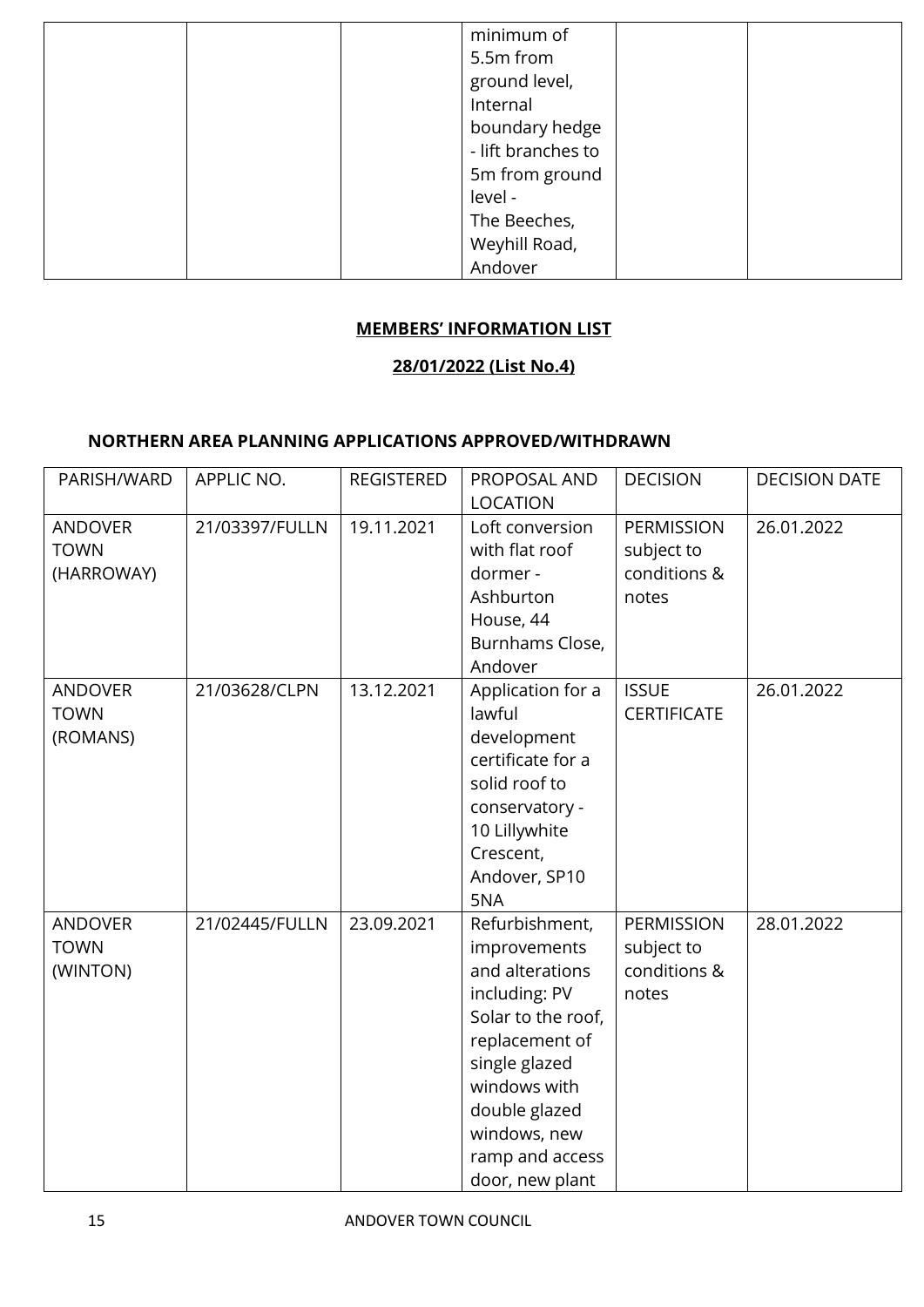|                                           |                |            | to ground floor<br>and roof area,<br>new generator,<br>provision of<br>vehicle charging<br>points and new<br>louvred vents<br>above windows<br>for mechanical<br>ventilations to<br>the building -<br>Keens House,<br>Anton Mill Road,<br>Andover |                  |            |
|-------------------------------------------|----------------|------------|---------------------------------------------------------------------------------------------------------------------------------------------------------------------------------------------------------------------------------------------------|------------------|------------|
| <b>ANDOVER</b><br><b>TOWN</b><br>(WINTON) | 21/03334/FULLN | 26.11.2021 | Change of use<br>from micro bar<br>to nail salon -<br>2 Winchester<br>Street, Andover,<br><b>SP10 2EA</b>                                                                                                                                         | <b>WITHDRAWN</b> | 26.01.2022 |

#### **NORTHERN AREA PLANNING APPLICATIONS REFUSED**

| <b>PARISH/WARD</b> | <b>APPLIC NO.</b> | <b>REGISTERED</b> | <b>PROPOSAL AND</b> | <b>DECISION</b> | <b>DECISION</b> | <b>REASONS</b> |
|--------------------|-------------------|-------------------|---------------------|-----------------|-----------------|----------------|
|                    |                   |                   | <b>LOCATION</b>     |                 | <b>DATE</b>     |                |
| <b>ANDOVER</b>     | 21/03230/PDEN     | 04.11.2021        | Prior notification  | <b>REFUSE</b>   | 25.01.2022      | <b>SEE</b>     |
| TOWN (ST           |                   |                   | under Class E for   |                 |                 | <b>BELOW</b>   |
| MARYS)             |                   |                   | a proposed          |                 |                 |                |
|                    |                   |                   | change of use       |                 |                 |                |
|                    |                   |                   | from                |                 |                 |                |
|                    |                   |                   | Commercial,         |                 |                 |                |
|                    |                   |                   | <b>Business and</b> |                 |                 |                |
|                    |                   |                   | Service (Use        |                 |                 |                |
|                    |                   |                   | Class E) to a       |                 |                 |                |
|                    |                   |                   | mixed use to        |                 |                 |                |
|                    |                   |                   | include Class E     |                 |                 |                |
|                    |                   |                   | and one bed flat    |                 |                 |                |
|                    |                   |                   | (Use Class C3)      |                 |                 |                |
|                    |                   |                   | - The Edinburgh     |                 |                 |                |
|                    |                   |                   | Woollen Mill, 38 -  |                 |                 |                |
|                    |                   |                   | 40 High Street,     |                 |                 |                |
|                    |                   |                   | Andover             |                 |                 |                |

01. The proposed residential use would be adversely impacted by the commercial use of the ground floor of the property by virtue of noise disturbance and the proposal would therefore not satisfy all the requirements as set out under Class MA of the GPDO.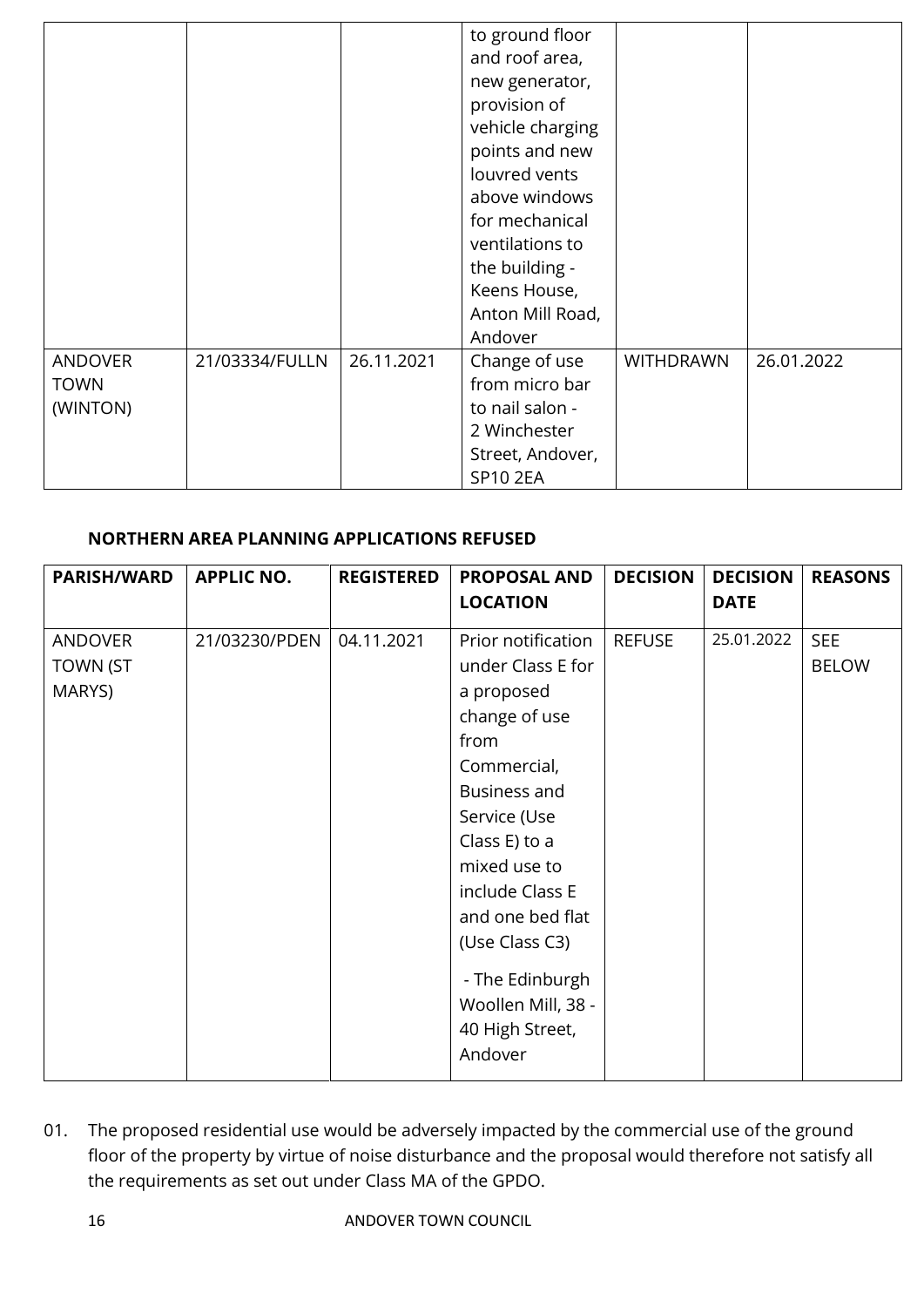# **Appendix C: Consultation – WRSE's Emerging Regional Plan C**

**From:** Stakeholderteam <Stakeholderteam@southernwater.co.uk> **Sent:** 19 January 2022 17:06 **To:** Stakeholderteam <Stakeholderteam@southernwater.co.uk> **Subject:** Futureproofing our water supplies – WRSE's emerging regional plan consultation

#### Good afternoon

After months of work by stakeholders across the South East, we're pleased to share Water Resources South East's consultation on its emerging regional plan.

We, alongside our colleagues in other water companies across the region, have been developing this for a number of years to develop the first region-wide plan to secure sustainable water resources for the future.

Ensuring stakeholders are able to have their say is crucial. WRSE's emerging regional plan will, following an update later this year, feed into each of its member companies' water resources management plans (WRMP).

Our WRMP will outline how we'll deliver some of the solutions included in the plan – and we'll consult on this plan later in the year.

#### **Engaging with the consultation**

Our consultation is running from 17 January, for eight weeks – concluding on 14 March.

Our consultation document, and supporting documents, are available through [wrse.org.uk](https://protect-eu.mimecast.com/s/WNnuCpRV4cnoKiPmwRj?domain=wrse.org.uk/) an[d dedicated](https://protect-eu.mimecast.com/s/fcCkCqV8gu8NlUXzR56?domain=wrse.uk.engagementhq.com/)  [consultation platform.](https://protect-eu.mimecast.com/s/fcCkCqV8gu8NlUXzR56?domain=wrse.uk.engagementhq.com/)

WRSE is hosting four webinars in the coming weeks to provide more information about the plan and answer stakeholders' questions. The first is a launch event on 20 January, where WRSE will provide an overview of our emerging regional plan, how it was developed and the next steps.

In the week of 31 January, WRSE is holding three webinars, focusing on the east, west and north of our region respectively. These will go into more detail about solutions being proposed and what our plan means for each region. To sign up for any or all four of these webinars, click [here.](https://protect-eu.mimecast.com/s/S4yeCrE7jh8ZoU4tmYg?domain=forms.office.com)

The consultation document, and supporting annexes, are available on [wrse.org.uk.](https://protect-eu.mimecast.com/s/WNnuCpRV4cnoKiPmwRj?domain=wrse.org.uk/)

#### **Southern Water Stakeholder Engagement Team**